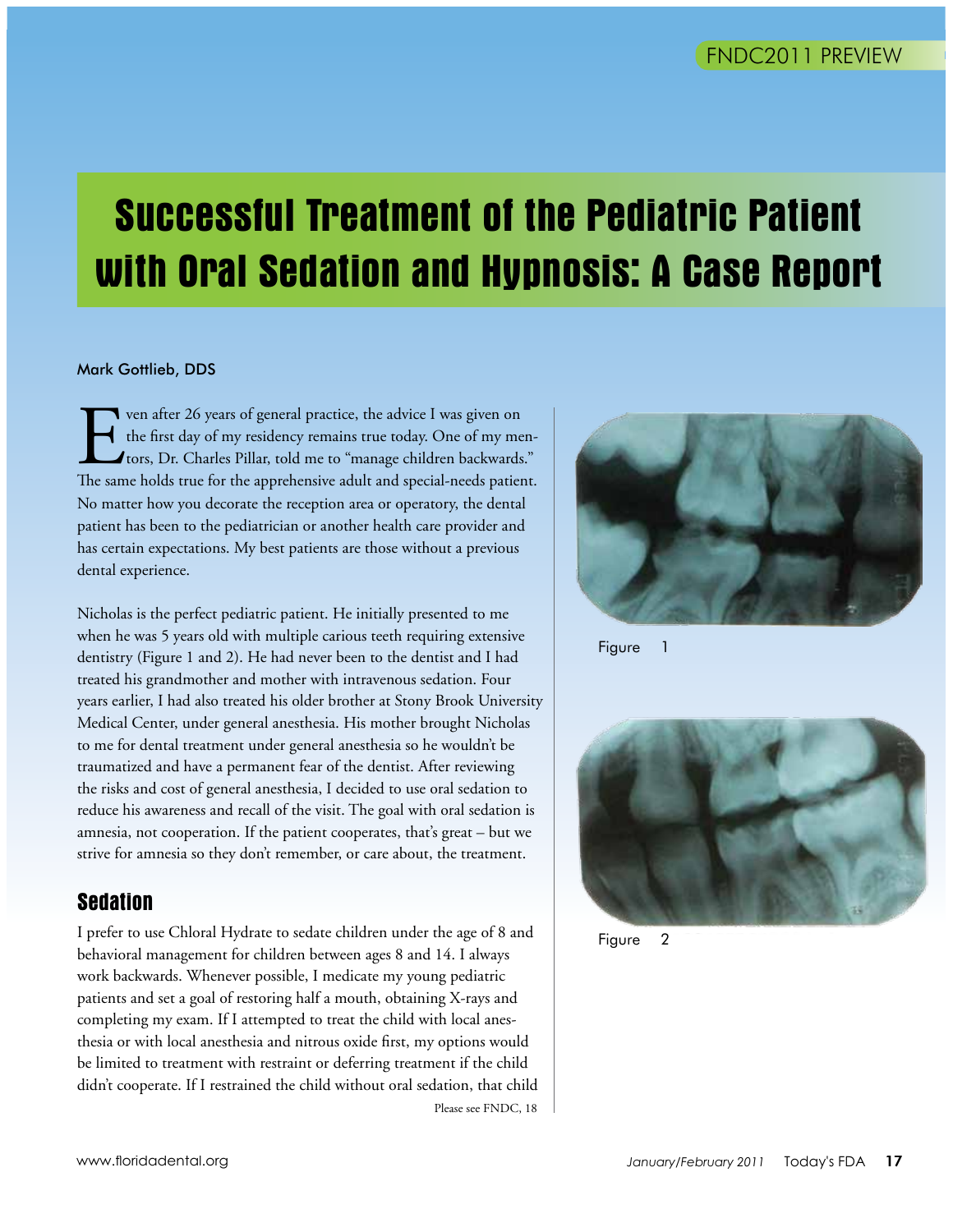

After 26 years in general practice, I've learned that every patient can be a challenge. For successful treatment, you also have to manage the parent or guardian as well.



#### FNDC from 17

would remember the visit and the next session would be more difficult. When nothing is accomplished, the child has learned how to beat the system and will be more difficult to treat, with very limited options. All my pediatric patients, apprehensive teens and phobic adults are sedated first and, only after successful treatment visits, are weaned off the medications.

Choral Hydrate 50mg/kg is administered as a single dose up to a maximum of 1000mg. Chloral Hydrate is a flavored liquid and the goal is a sedated child, not a cooperative child. The parent or guardian is always present in the room and given the responsibility of restraining the hands and upper body. Half the children willingly take the medication and the other half need to be bribed or forced to take the Chloral Hydrate syrup. Nicholas weighed 20kg, swallowed the 1000mg of Chloral Hydrate and then a half hour later was sedated for two quadrants of local anesthesia with mild restraint. I performed a pulpotomy on tooth T, his lower right deciduous second molar and restored the teeth with posterior composites. Nicholas returned a week later for a follow-up visit and there were no dental complications. He also had no recall of the treatment. He returned three weeks later to restore the other side. He quickly swallowed his medication and, once successfully sedated a half hour later, allowed us to complete the remaining dentistry on the other side.

The challenge with many children is getting them to take the medication. Once the medication is administered, half will cooperate. Children who move their head are restrained by their parent or guardian and my team. Local anesthesia is injected, the planned dentistry is completed, and the patient is allowed to recover until the local anesthesia has worn off. All the children, once medicated, have very little (if any) recall of the event.

There are other medications available to sedate the pediatric patient and I've probably used them all. Midazelam is available orally and is the most popular with anesthesiologists and pediatric dentists. It is reversible and short acting. Half the patients still won't swallow it and it often wears off before the dental treatment is completed. I'm not aware of any oral sedative that predictably converts an uncooperative child into a cooperative patient. With this case, we had a textbook perfect sedation and treatment result.

# **Hypnosis**

Unfortunately, most fearful or apprehensive patients are not regular dental patients. Nicholas fell through the cracks and finally returned five years later in pain at 4:30 p.m. Tooth K had abscessed and required an extraction (Figures 3 and 4). He was 10 years old, more mature and cooperative, and, with a positive previous dental experience, he was willing to listen to me.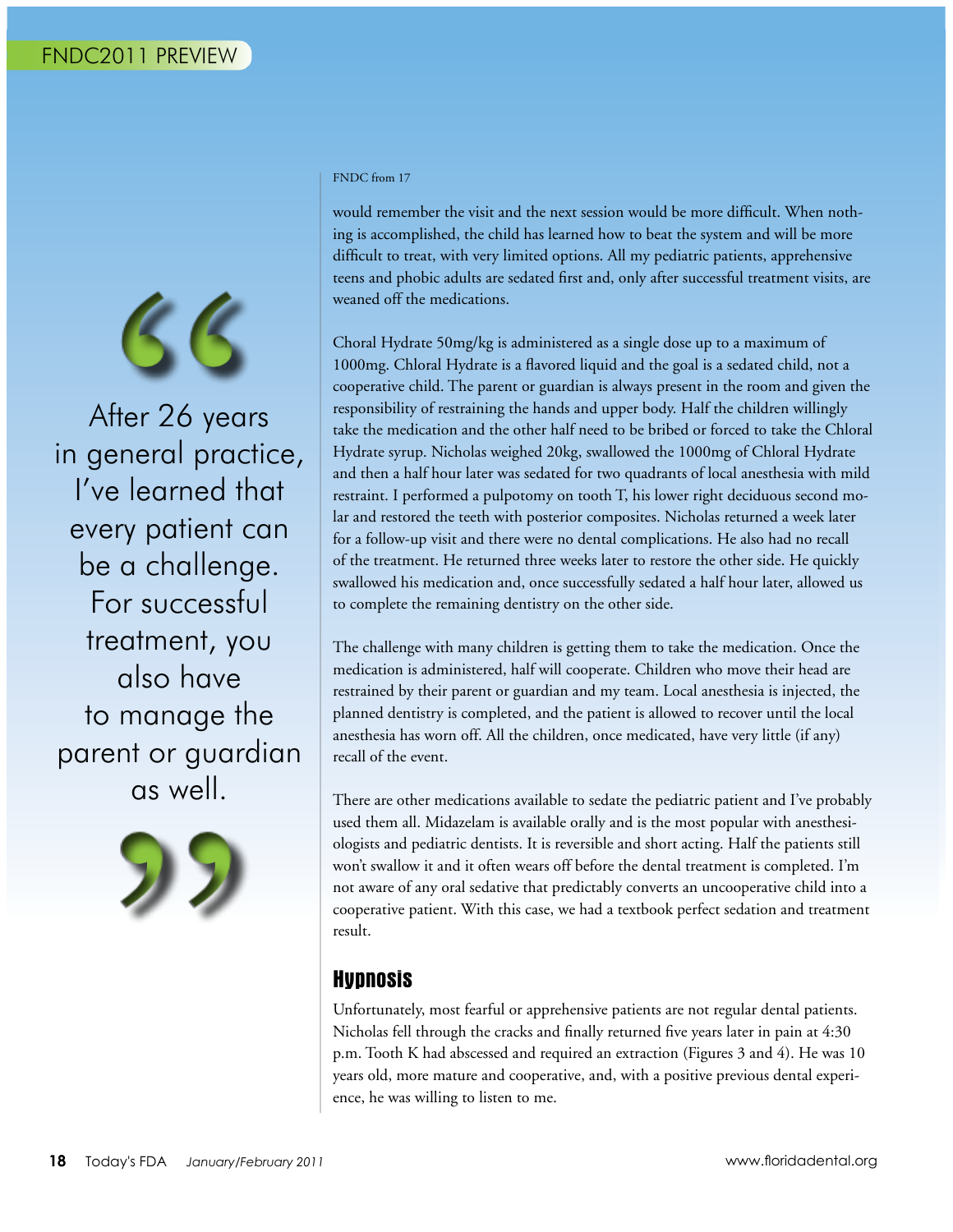While waiting in the reception area, I initiated a hypnotic process. Hypnosis is the art of communication, and through words I described an action or scenario to achieve a specific result. In the reception area, I asked Nicholas to give me his hand. He reached out and I held his hand in mine. I told him that all he would feel is a sense of pressure just like squeezing your hand in a handshake. Still in the reception area, I explained to Nicholas that I would paint a gel above his tooth and that it would have a cherry flavor. After several minutes, I then would take my fingernail and press it against the gum above the tooth. At the same time I explained the procedure to Nicholas, I took my fingernail and pushed it against the back of his hand. I asked Nicholas to repeat what I had just explained and we were ready to proceed with treatment.

Once inside the operatory, I started the induction process. Induction is the hypnotic step of getting the subject to close their eyes. This simple process starts with asking permission to cover the eyes with damp gauze. I asked Nicholas to close his eyes and to keep them closed until I told him to open them. After his eyes were covered and closed, I painted the cherry-flavored topical in the buccal fold and onto the interproximal papillas. After several minutes, I asked for permission to look inside his mouth. Once permission was granted, I placed my mirror inside the cheek and announced that on the count of three, I would press my fingernail against his gum. I counted to three, and on three I slowly infiltrated approximately two-thirds of a carpule of local anesthetic. I asked for permission to check his gums again and on the count of three proceeded to place local anesthetic into all interproximal papillas. Once numb, I grabbed his hand and applied gentle pressure while telling him that this sensation is what he would feel while I removed his tooth. The extraction was uneventful.

When he was brought out to the reception area, his mother asked if he got a shot and he responded, "No, Dr. Marc used his fingernail." Nicholas returned for a follow up appointment a week later and agreed to have the other abscessed teeth removed the same way. Nicholas and his family have not returned for regular preventive care because of financial and family issues, but not due to fear of the dentist.

Please see FNDC, 21



Figure 3



Figure 4